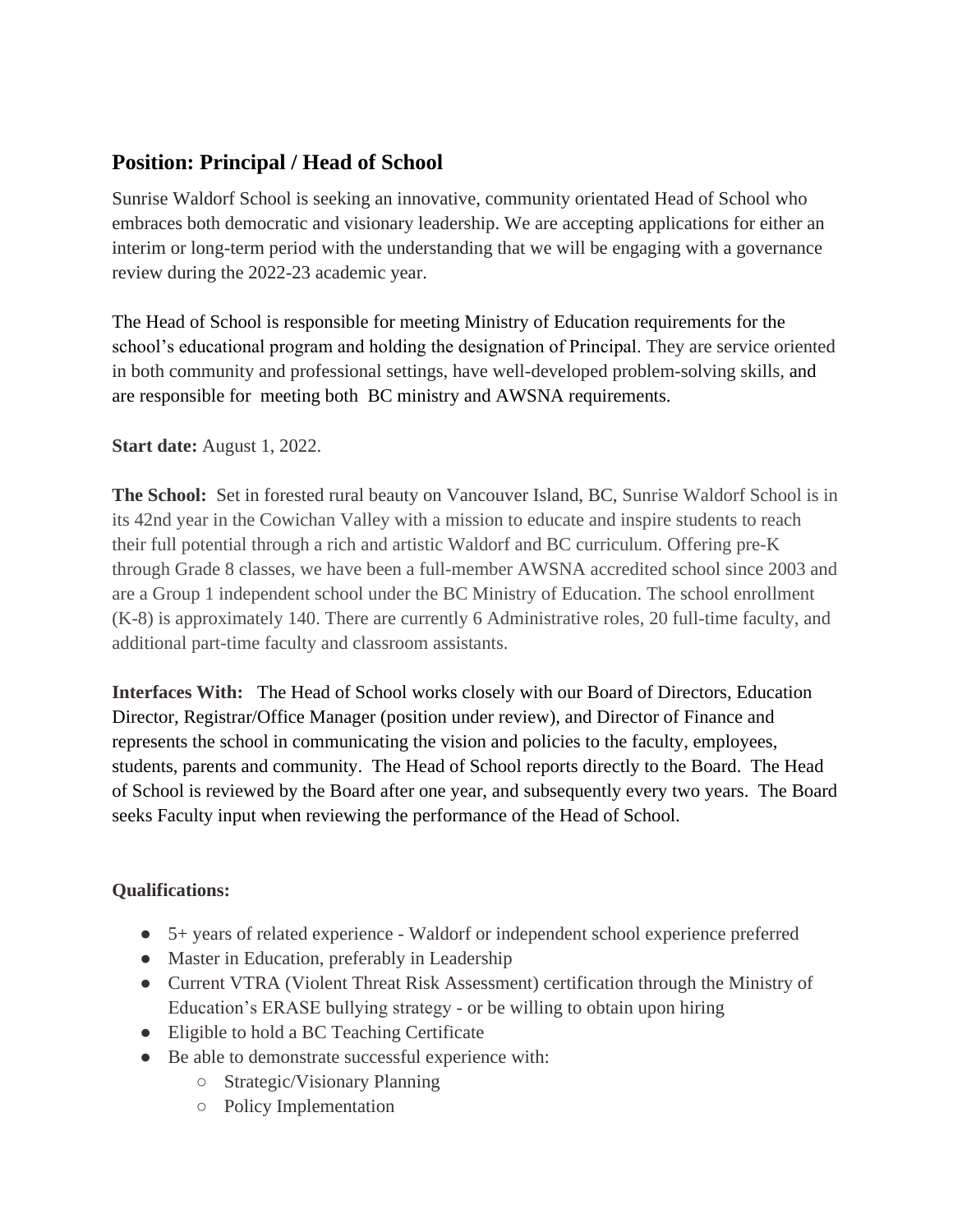- Financial/Budget Oversight
- Human Resource processes such as hiring and evaluating staff
- Ensuring Compliance (e.g., Worksafe)

**Key Responsibilities:** The Head of School holds responsibilities in five areas within the functioning of Sunrise Waldorf School: Educational Leadership; Governance and Internal Relations; Human Resources; Administration; and Budget and Development. In the area of Educational Leadership, the Head of School:

- Holds leadership responsibility to collaborate with the Education Director in management of the school education program.
- Responds to questions and concerns from parents and the wider community while executing communication and conflict resolution policies.
- Leads the faculty in implementing pedagogical policies and procedures.
- Oversees remedial education with the Education Director including IEPs for all special needs students.
- Leads the faculty in meeting all aspects of delivery of a high standard of Waldorf education in coordination with the Education Director.
- Leads the faculty in meeting all Ministry of Education requirements.
- Upholds the values of Sunrise Waldorf School among the parent body and in the community.

In the area of Governance and Internal Relations, the Head of School:

- Speaks for and represents Sunrise Waldorf School to the school, wider community and government.
- Promotes and facilitates respectful and collaborative working conditions between all faculty, staff, parents, Board members and the wider community.
- Facilitates the *Communications Protocol* within the school community.
- Recommends policy changes and development to the Board of Directors.

Ensures that all internal committees are functioning effectively by attending faculty committee meetings as needed and by forming ad hoc committees of the necessary constituents in consultation with the appropriate committee chairs when necessary.

● Attends all Board meetings as an ex-officio member and participates in Board committees as directed by the Board.

In the area of Human Resources, the Head of School: